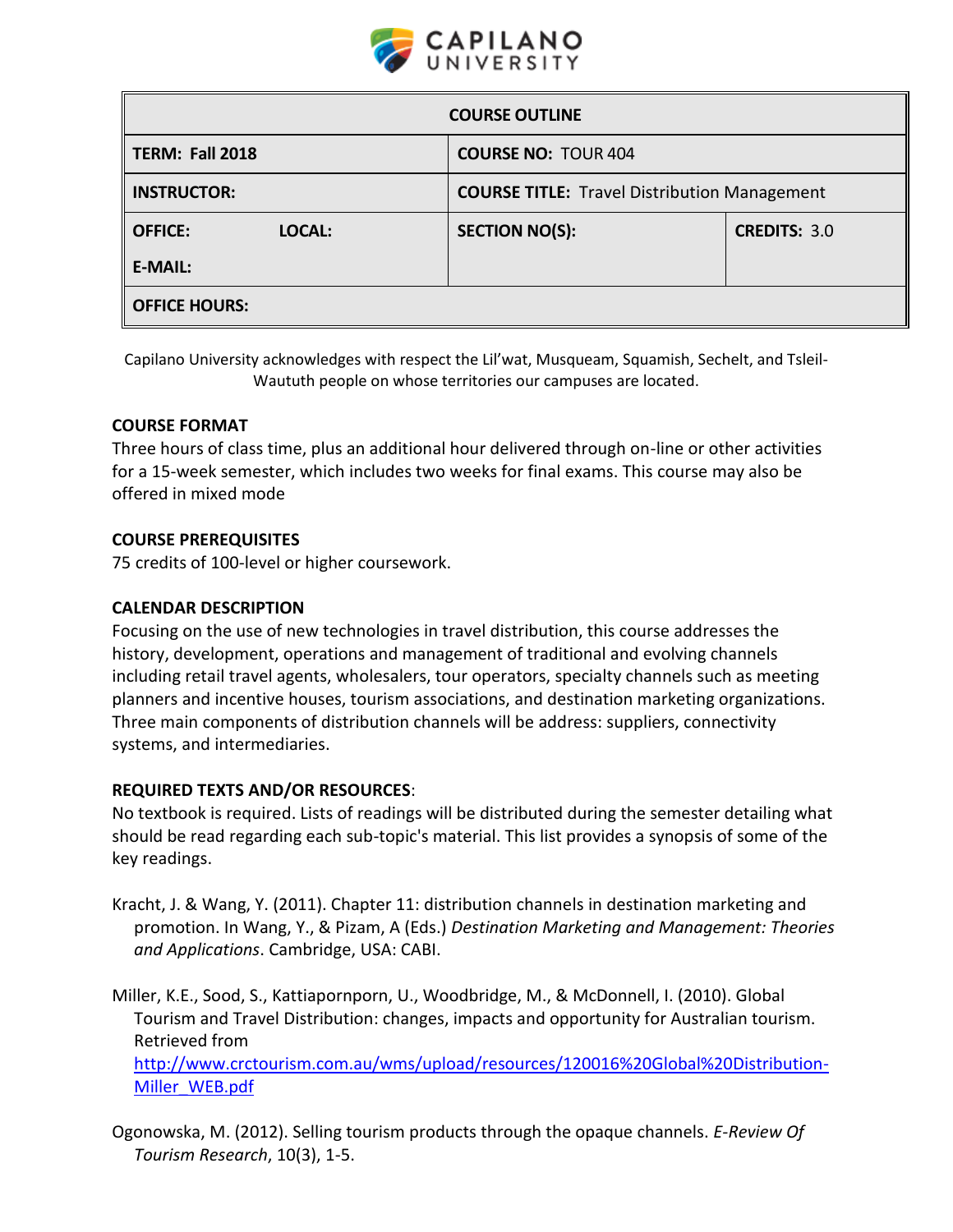- Radulović, L. (2013). The role and potential of global distribution system Amadeus for tourism development at the global level. *Singidunum Journal Of Applied Sciences*, 10(1), 28-38.
- Swinson Severt, K., & Rutkowski, T. (2011). Channel Incentive Travel: A Case Study. Retrieved from [http://theirf.org/direct/user/site/0/files/IRF2011\\_Channel\\_Incentive\\_Travel\\_Study\\_Final\\_Nov.pdf](http://theirf.org/direct/user/site/0/files/IRF2011_Channel_Incentive_Travel_Study_Final_Nov.pdf)
- Thakran, K., & Verma, R. (2013). The emergence of hybrid online distribution channels in travel, tourism and hospitality. *Cornell Hospitality Quarterly*, 54(3), 240-247.
- Trezner, Z. (2012). The role of travel agents and tour operators in extending the tourist season. Retrieved from [http://ec.europa.eu/enterprise/sectors/tourism/files/etd2012/ectaa\\_zeljko\\_trezner\\_en.pdf](http://ec.europa.eu/enterprise/sectors/tourism/files/etd2012/ectaa_zeljko_trezner_en.pdf)

VirtuaaliAMK. (No date). Tourism Intermediaries. Retrieved from <http://www2.amk.fi/digma.fi/www.amk.fi/opintojaksot/050809/1184649944500.html>

What Is Travel Distribution? (2010). PhoCusWright Innovation Edition, 14-25.

*Note: Texts and readings for this course may change (with adequate notice). Please consult with your instructor and with the detailed course syllabus and/or Moodle site for the final reading list.* 

# **COURSE STUDENT LEARNING OUTCOMES**

On successful completion of this course, students will be able to do the following:

- Explain the various components of distribution channels, their specific roles, linkages between them and how the system operates.
- Explain the benefits and challenges of using Global Distribution Systems and other intermediaries to package and distribute your tourism product.
- Illustrate and explain the traditional structure of travel distribution channels, how the various participants interact, and the impacts of new technology on emerging channels including e-commerce and the share economy.
- Discuss the significance of recent and emerging technologies such as Global Distribution Systems, social media and social networking, and mobile devices.
- Analyze future trends in travel distribution systems and their impacts on businesses in regards to issues like distribution costs, product pricing, yield management.
- Use forecasting tools and marketing channels as a revenue management tool.

# **COURSE CONTENT:**

In order to facilitate student learning and in-class discussion, students are expected to complete **ALL** assigned readings **BEFORE** each class. Readings and lecture topics may change and/or additional readings assigned as appropriate. Please consult with your instructor.

| Week | <b>Topics</b>                                       | <b>Deliverables</b> |
|------|-----------------------------------------------------|---------------------|
|      | • Course Introduction<br>• Concepts and Definitions |                     |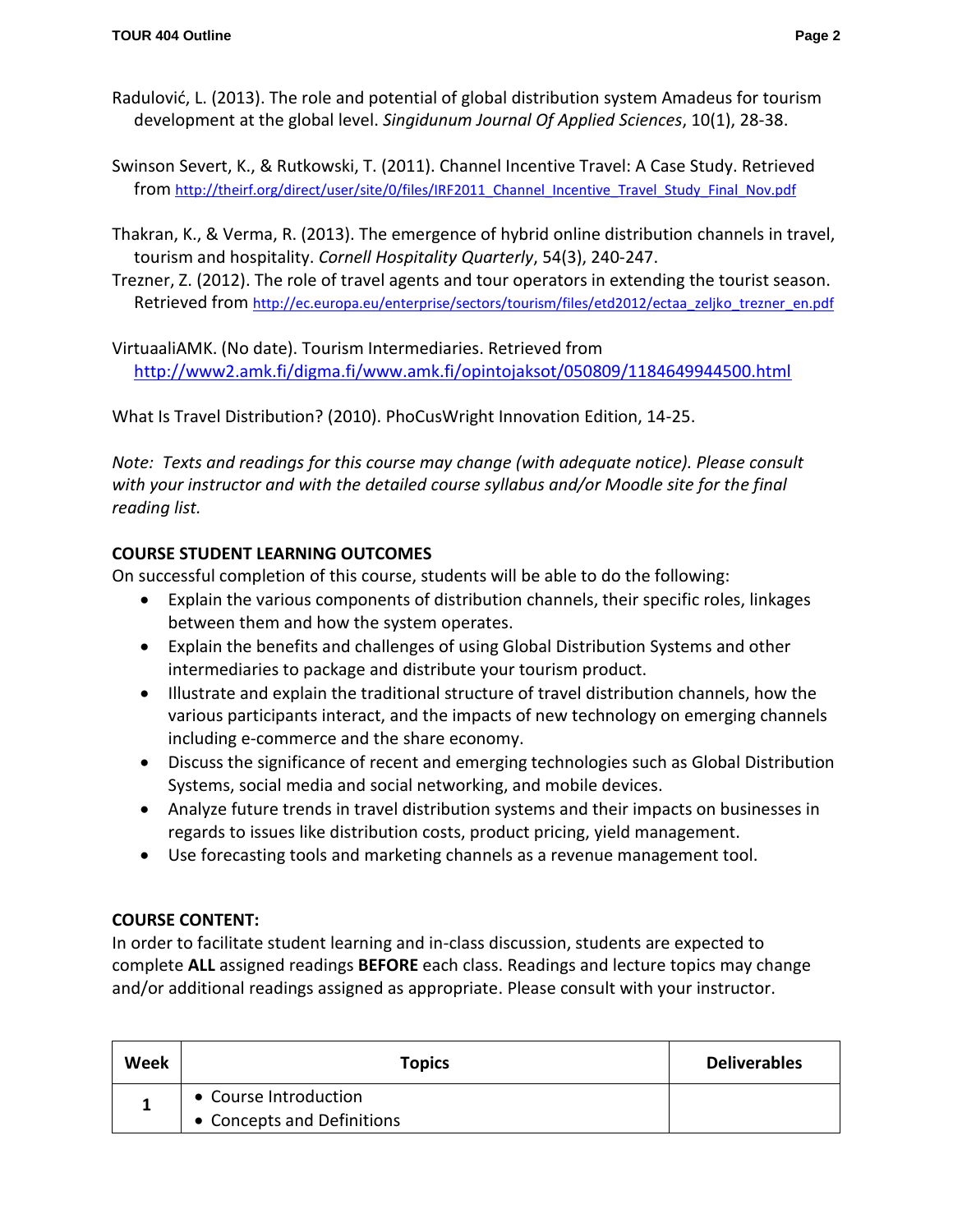| $\overline{2}$ | • Concepts and Definitions (continued)<br>• Evolution of Travel Distribution Channels<br>• Tour Wholesalers and Operators: Roles, Strategies, |                            |
|----------------|-----------------------------------------------------------------------------------------------------------------------------------------------|----------------------------|
|                | Contexts, and Changing Conditions                                                                                                             |                            |
| 3              | • Travel Retailers<br>• Specialty Channelers                                                                                                  |                            |
| 4              | The Future of Travel Distribution Channels                                                                                                    | Quiz                       |
| 5              | • The Internet and its Influence in Travel Distribution<br>• Social Media Distribution                                                        |                            |
| 6              | • Social Media Distribution (continued)<br>• The Sharing Economy                                                                              |                            |
| $\overline{7}$ | • Global Distribution Systems and Central Reservations<br>Systems<br>• Case Study: Sabre GDS                                                  | Midterm                    |
| 8              | <b>Global Distribution Systems (continued)</b>                                                                                                |                            |
| 9              | <b>Travel Technology Essentials</b>                                                                                                           | <b>Viasinc Online Quiz</b> |
| 10             | <b>Travel E-Commerce</b>                                                                                                                      |                            |
| 11             | Travel E-Commerce (continued)                                                                                                                 |                            |
| 12             | • Destination Marketing Organizations (DMOs)<br>• Travel Distribution Associations in Canada                                                  | <b>Viasinc Exam</b>        |
| 13             | Preparations for Examinations and Presentations                                                                                               | Report and<br>Presentation |
| 14-15          | <b>Final Exam Period</b>                                                                                                                      | <b>Final Exam</b>          |

#### **EVALUATION PROFILE**

| Quiz                           | 10%  |
|--------------------------------|------|
| Midterm                        | 15%  |
| Viasinc Online Quiz            | 5%   |
| Viasinc Exam                   | 15%  |
| <b>Report and Presentation</b> |      |
| Report                         | 15%  |
| Presentation                   | 10%  |
| <b>Final Exam</b>              | 20%  |
| Participation and Attendance   | 10%  |
| Total                          | 100% |

#### **ASSIGNMENTS**

The deliverables structure for this course, specifically what is contained in the group presentations, tests, critique, and final exam, is determined by the instructor in accordance with the learning outcomes outlined above. Please refer to the course syllabus and Moodle site for a detailed breakdown.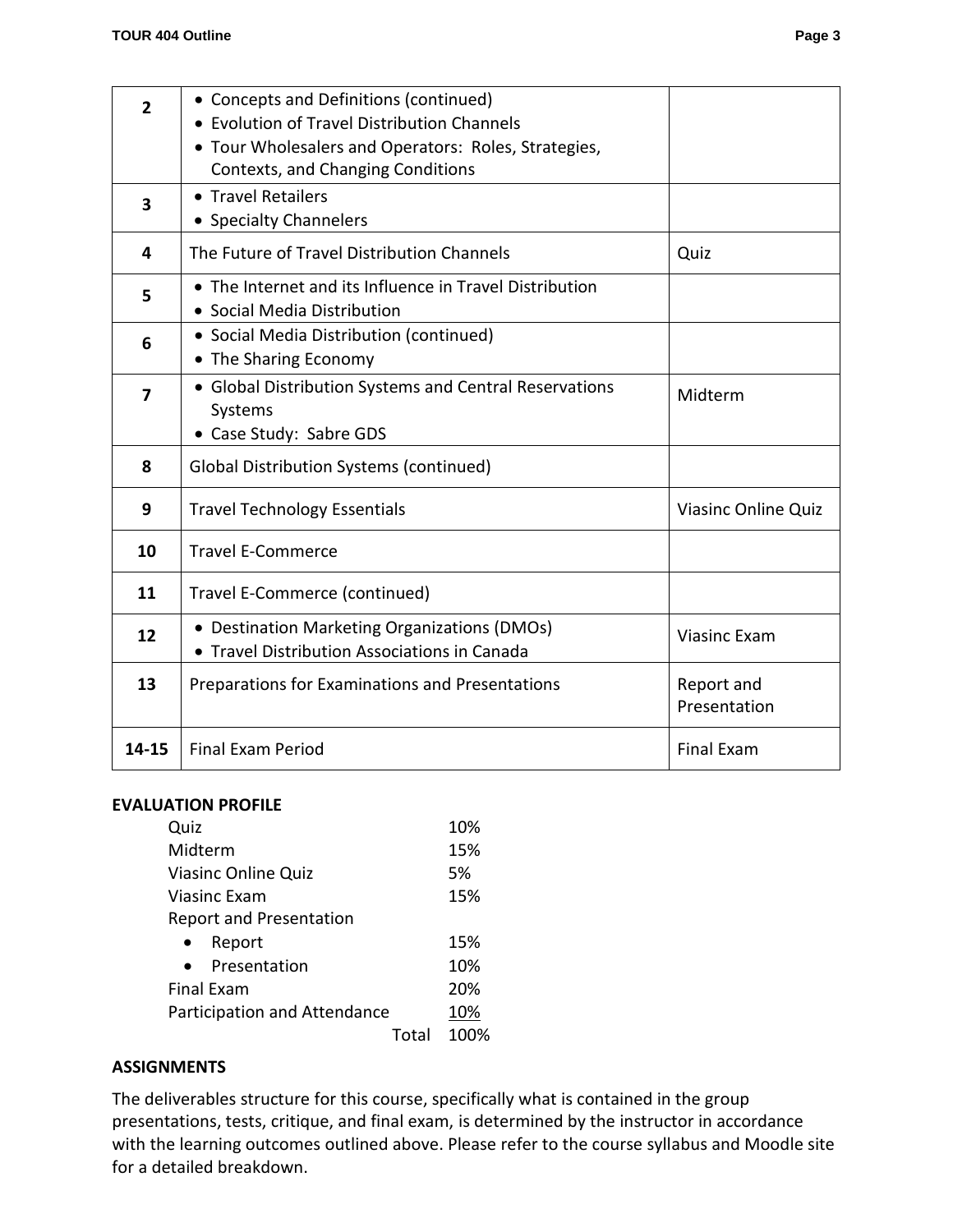*Tests and Quizzes:* This course will include a combination of a quizzes and tests. The format of tests and quizzes will be determined by the instructor and may include a combination of true/false, multiple choice, short answer, matching, and essay questions.

*Written Assignments:* This course will include a combination of short written assignments (e.g. reading responses, primary source analysis, article review) and/or longer assignments such as a research essay.

*Presentations:* This course will include a presentation component, which may be an individual or group assignment (e.g. in-class debate, academic poster, research presentation). Detailed instructions will be provided in class and on Moodle

*Participation:* Participation grades are based on the consistency, quality, and frequency of contributions to class discussions. Consistency means attending every class, maintaining a positive and respectful presence in the classroom, and actively contributing to discussions on a regular basis. Quality means demonstrating respect for peers and their contributions; listening attentively during lectures and when other students are speaking; and participating in all activities with an open and inquisitive mind.

*Final Exam:* The course will include a final exam that may be drawn from all class materials. The final exam may be cumulative (please consult with your instructor). The final exam will be scheduled at a date to be determined by the Registrar's Office. Please plan to be available to write the final exam at any point during the final exam period. If you must make travel arrangements, assume that the final exam will be held on the final day of the exam period, and plan accordingly.

# **GRADING PROFILE**

|  |                                           | $  A + = 90-100   B + = 77-79   C + = 67-69   D = 50-59$ |  |
|--|-------------------------------------------|----------------------------------------------------------|--|
|  |                                           | $ A = 85-89$ $ B = 73-76$ $ C = 63-66$ $ F = 0-49$       |  |
|  | $ A- = 80-84$ $ B- = 70-72$ $ C- = 60-62$ |                                                          |  |

**Incomplete Grades:** Grades of Incomplete "I" are assigned only in exceptional circumstances when a student requests extra time to complete their coursework. Such agreements are made only at the request of the student, who is responsible to determine from the instructor the outstanding requirements of the course.

*Late Assignments:*Assignments are due at the beginning of the class on the due date listed. If you anticipate handing in an assignment late, please consult with your instructor beforehand. See course syllabus for penalties associated with late assignments.

*Missed Exams/Quizzes/Labs etc.:* Make-up exams, quizzes and/or tests are given at the discretion of the instructor. They are generally given only in medical emergencies or severe personal crises. Some missed labs or other activities may not be able to be accommodated. Rescheduling will not be allowed for reasons such as holidays or work conflict, nor shall rescheduling be possible after exams have been graded and returned. Please consult with your instructor. Final Exams are to be written on the date and time scheduled.

*Attendance:*Students are expected to attend all classes and associated activities. Attendance is mandatory if the delivery of this course is through a weekend based format. See course syllabus for penalties for missed classes associated with weekend courses**.**

*English Usage:* Students are expected to apply proper academic English and proofread all written work for any grammatical, spelling and stylistic errors. Instructors may deduct marks for incorrect grammar and spelling in written assignments.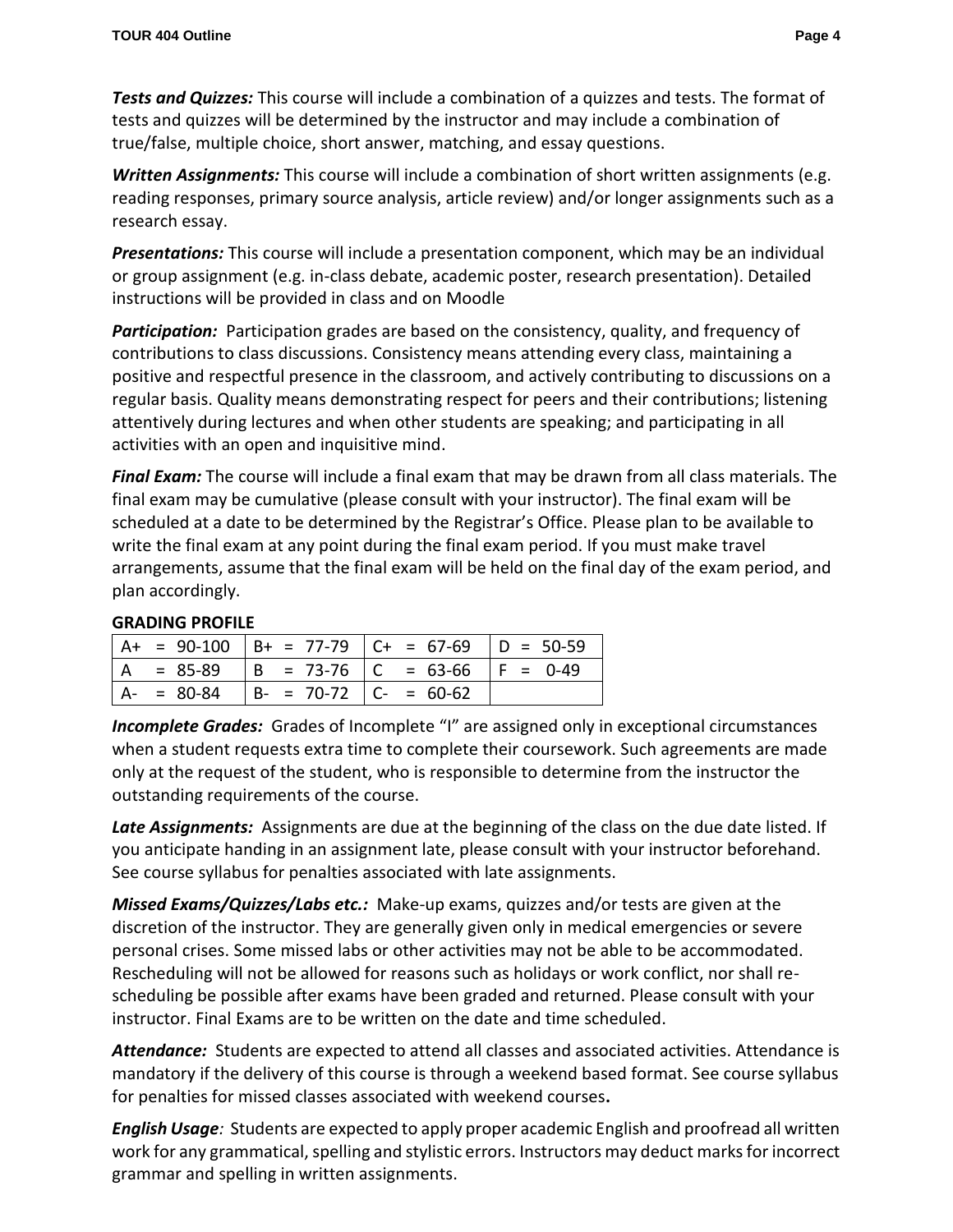*On-line Communication:* Outside of the classroom, instructors will (if necessary) communicate with students using either their official Capilano University email or Moodle; please check both regularly. Official communication between Capilano University and students is delivered to students' Capilano University email addresses only.

# **UNIVERSITY OPERATIONAL DETAILS**

#### **Tools for Success**

Many services are available to support student success for Capilano University students. A central navigation point for all services can be found at:<http://www.capilanou.ca/services/>

# **Capilano University Security: download the [CapU Mobile Safety App](https://www.capilanou.ca/services/safety-security/CapU-Mobile-Safety-App/)**

# **Policy Statement (S2009-06)**

Capilano University has policies on Academic Appeals (including appeal of final grade), Student Conduct, Cheating and Plagiarism, Academic Probation and other educational issues. These and other policies are available on the University website.

# **Academic Integrity (S2017-05)**

Any instance of academic dishonesty or breach of the standards of academic integrity is serious and students will be held accountable for their actions, whether acting alone or in a group. See policy S2017-05 for more information: <http://www.capilanou.ca/about/governance/policies/Policies/>

Violations of academic integrity, including dishonesty in assignments, examinations, or other academic performances, are prohibited and will be handled in accordance with the Student Academic Integrity Procedures.

**Academic dishonesty** is any act that breaches one or more of the principles of academic integrity. Acts of academic dishonesty may include but are not limited to the following types:

**Cheating**: Using or providing unauthorized aids, assistance or materials while preparing or completing assessments, or when completing practical work (in clinical, practicum, or lab settings), including but not limited to the following:

- Copying or attempting to copy the work of another during an assessment;
- Communicating work to another student during an examination;
- Using unauthorized aids, notes, or electronic devices or means during an examination;
- Unauthorized possession of an assessment or answer key; and/or,
- Submitting of a substantially similar assessment by two or more students, except in the case where such submission is specifically authorized by the instructor.

**Fraud**: Creation or use of falsified documents.

**Misuse or misrepresentation of sources**: Presenting source material in such a way as to distort its original purpose or implication(s); misattributing words, ideas, etc. to someone other than the original source; misrepresenting or manipulating research findings or data; and/or suppressing aspects of findings or data in order to present conclusions in a light other than the research, taken as a whole, would support.